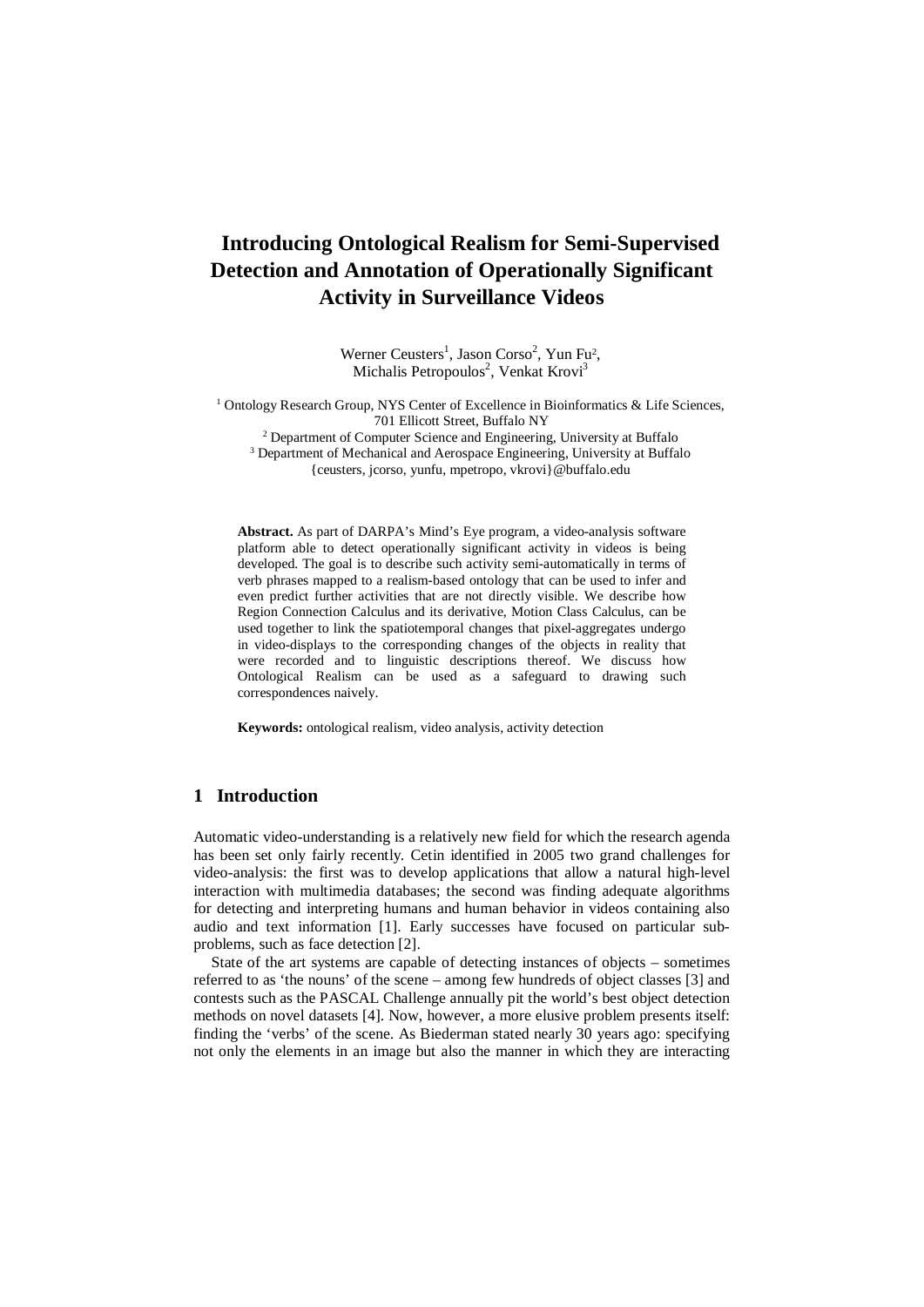and relating to one another is integral to full image understanding [5]. However, recognizing human actions, especially with a view to understanding their underlying motivation, has proved to be an extremely challenging task. This is because (1) behavior is the result of a complex combination of coordinated actions, (2) motion and behavior are described linguistically at a wide variety of spatiotemporal scales, and most importantly (3) the unambiguous extraction of intent from motion alone can never be achieved due to the significant dependence upon contextual knowledge.

Solving these problems, specifically in the context of surveillance, is the objective of DARPA's *Mind's Eye* program which seeks to embed in a *smart camera* sufficient visual intelligence to detect, interpolate and even predict activities in an area of observation and, as a specific requirement, to describe these activities in terms of 'verbs' (Table 1) [6].

As successful proposers to this program, our answer is ISTARE: a platform which will suitably represent articulated motion in a three-layer hierarchical dynamical graphical model consisting of (1) a lowest level of representation formed by points, lines and regions in their spatiotemporal context, (2) a mid-level capturing the spatiotemporal coherence inherent in the appearance, structure and motions of the atoms in the lower level, and (3) generalizations of the reusable mid-level parts into full objects and activities at the high-level (Fig.1). Part of that platform is an ontology which grounds the models with proper semantics thereby driving both learning and inference. A human-in-the-loop is the bridge between models and symbolic representations in case of ambiguities. But rather than requiring laborious annotation in such case, the human simply needs to answer yes/no questions generated by our methods.

In this communication, we describe our strategy to make the ISTARE approach in general, and the computational structures resulting from automated video analysis and annotation within the ISTARE platform specifically, compatible with ongoing research in the field. Using Motion Classes (MC) as an example, we demonstrate how Ontological Realism is an important building block in this endeavor and how it is able to tie the various pieces – reality, spatiotemporal models and linguistic descriptions – together.

| approach | catch   | enter    | follow | have  | lift    | put down | stop  |
|----------|---------|----------|--------|-------|---------|----------|-------|
| arrive   | chase   | exchange | get    | hit   | move    | raise    | take  |
| attach   | close   | exit     | give   | hold  | open    | receive  | throw |
| bounce   | collide | fall     | go     | kick  | pass    | replace  | touch |
| bury     | dig     | flee     | hand   | 1ump  | pick up | run      | turn  |
| carry    | drop    | fly      | haul   | leave | push    | snatch   | walk  |

Table 1. Verbs of interest for activity detection in the Mind's Eye video-analysis program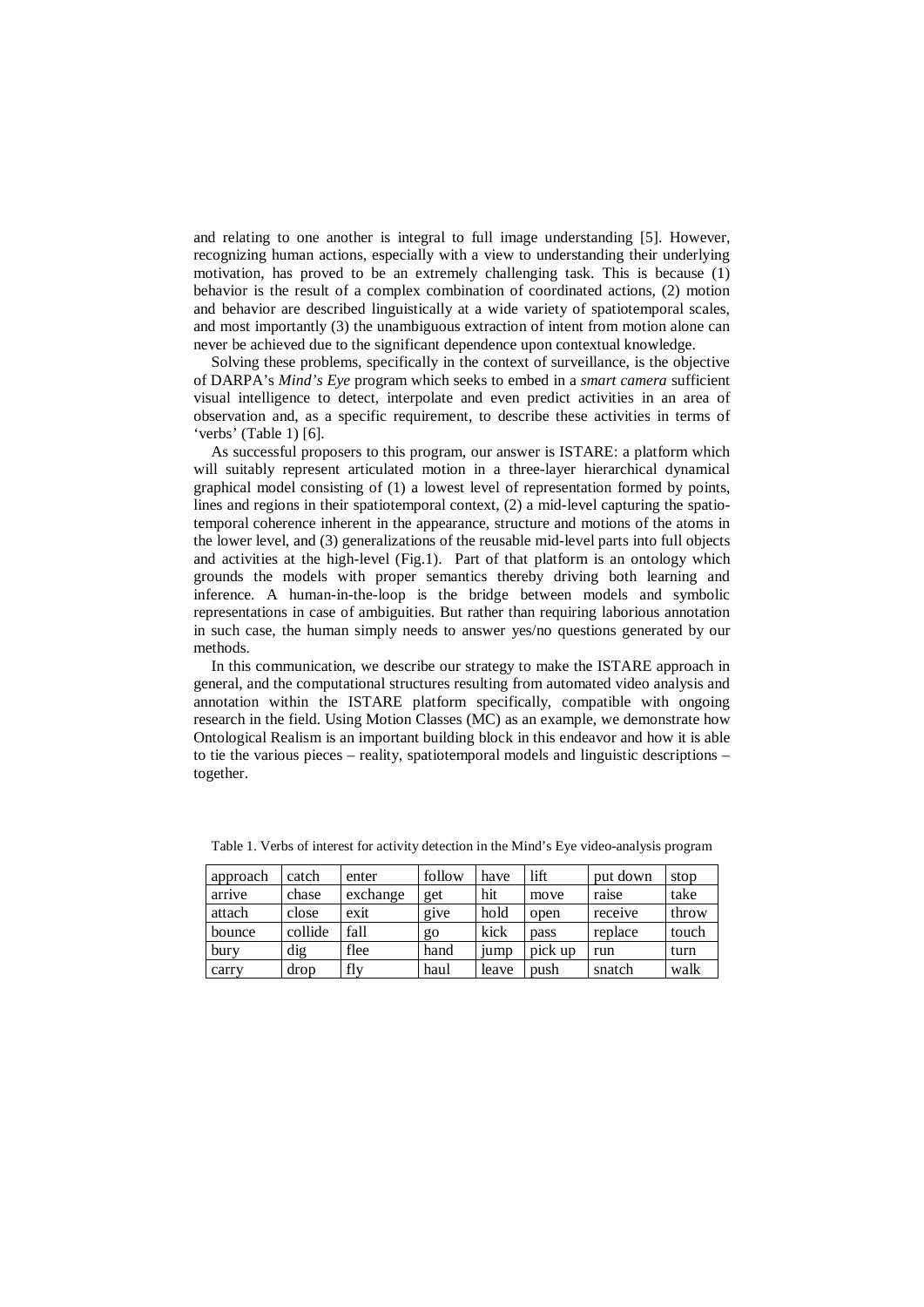

Fig. 1: Interaction of spatio-temporal models at three levels of granularity within the ISTARE platform.

## **2 Motion Classes**

Several formalisms have been introduced to represent and reason with actions. The basic elements of situation calculus [7-8] are: (1) *actions* that can be performed in the world, (2) *fluents* that describe the state of the world, each fluent thus being the representation of some property, and (3) *situations*, a situation being '*a complete state of the universe at an instant of time*' [9], a position which is also maintained in fluent calculus [10]. Event calculus does without situations, and uses only actions and fluents, whereby the latter are functions – rather than predicates as is the case in situation calculus – which can be used in predicates such as *HoldsAt* to state at what time which fluents hold [11]. These approaches, unfortunately, don't take ontological commitment very serious or are based on representational artifacts which do not follow the principles of ontological realism [12].

The Motion Classes (MC) paradigm [13] which builds further on Region Connection Calculus (RCC) [14] to describe motions do not suffer from this. RCC describes how two regions are spatially located in relation to each other, thereby recognizing eight relations (Fig.2). Five of them are ontologically distinct: disconnected (DC), externally connected (EC), partially overlapping (PO), tangential proper part (TPP) and non-tangential proper part (NTPP). Three others are there for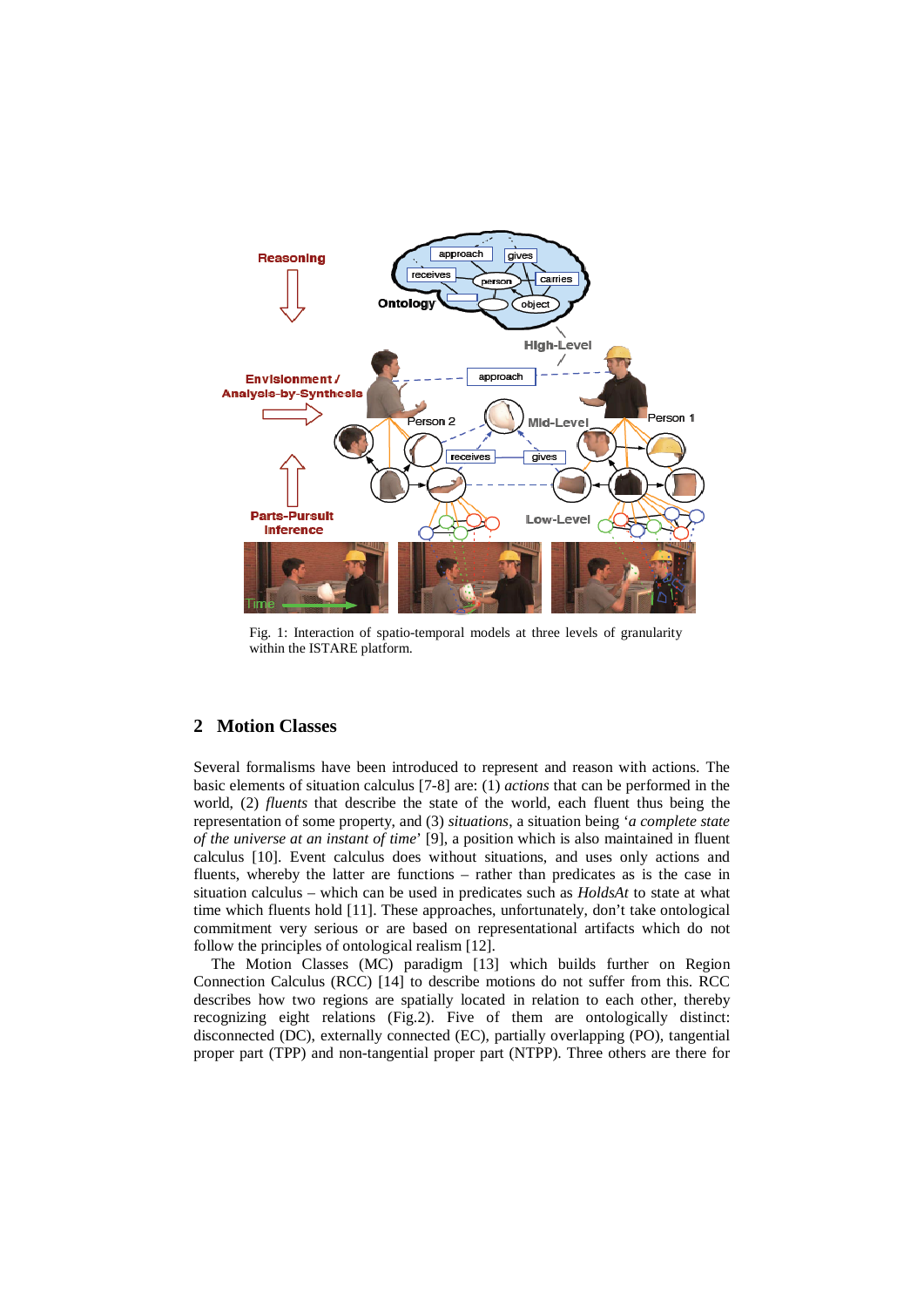notational purposes: equality  $(EQ - if we write 'EQ(x,y)$ , then there is in fact only one region denoted by two distinct symbols 'x' and 'y'), and TPPI and NTPPI as the inverses of TPP and NTPP.

The Motion Classes paradigm exploits what is called the 'conceptual neighborhood' of the RCC-relations which for each relation is defined as the set of possible relations that may hold at some point in time when another relation held earlier (Fig.2). A motion class is the set of transitions from one RCC configuration to another one that can be achieved by the same basic sort of motion (Fig.3). As an example, any transition from PO, TPP NTPP, EQ, TPPI and NTPPI to DC, EC or PO can be achieved through a LEAVE motion, i.e. a motion which separates the two regions from each other. Although there are  $64 (8<sup>2</sup>)$  distinct types of transitions which thus theoretically could be caused by 64 distinct types of motions, closer inspection reveals that there are only nine distinct motion types (Fig.3). Five more distinct classes can be defined through pair-wise combination of the nine basic motions: HIT-SPLIT, PERIPHERAL-REACH, PERIPHERAL-LEAVE, REACH-LEAVE, and LEAVE-REACH. The 76 ( $9^2$ -5) other combinations do not lead to a distinct sort of motion; HIT followed by REACH, for instance, was already REACH from the very beginning.

In the same way as RCC calculus uses tables to list the possible configurations for region pair  $(x, z)$  when the RCC-relations for the pairs  $(x, y)$  and  $(y, z)$  are known, so provides MC tables for what motion classes are possible for the pair (x,z) when the motion classes for  $(x,y)$  and  $(y,z)$  are known [13]. MC, in addition to being a representational framework for motion, can also be used as the semantic underpinning for motion verbs. Almost all verbs from Table 1 can be analyzed in terms of a motion class: 'leave' and 'give' involve LEAVE, 'hit' and 'collide' involve HIT, 'bounce' involves HIT-SPLIT, 'approach' involves REACH, and so forth. The feasibility of this approach has already been determined although some further representational frameworks for spatiotemporal reference and direction are required [15]. But, as we will discuss in section 4, an adequate ontological analysis as applied in related contributions to geographic information science [16], is required to determine precisely what sort of involvement is the case.





Fig.2: Relationships and transitions involving spatial regions in Region Connection Calculus.

Fig.3: 9 basic motion classes representing the simplest type of change that two regions possibly underwent relative to their start and end configuration as expressed in RCC8.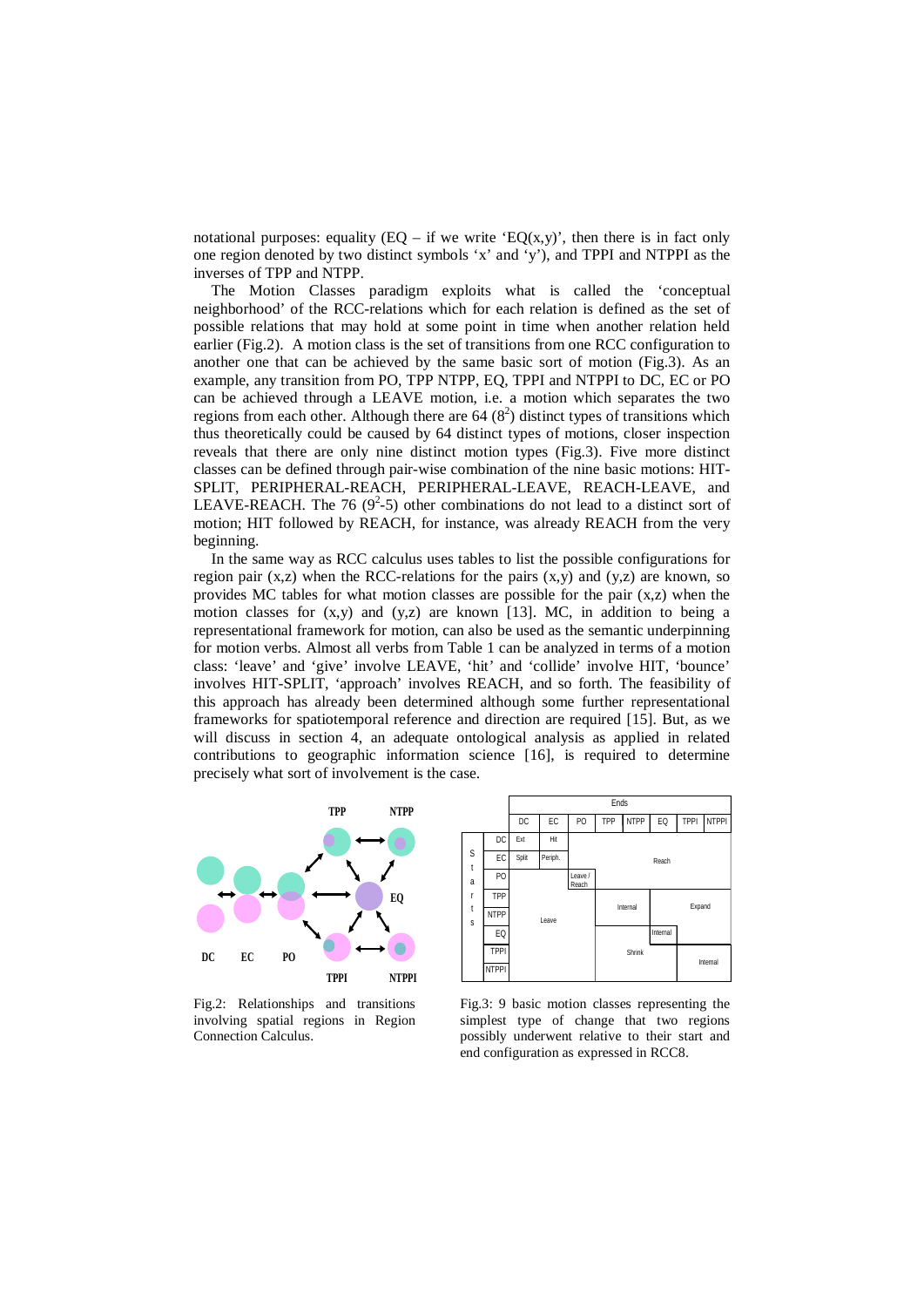#### **3. Ontological Realism**

Ontological realism is a paradigm which rests on a view of the world as consisting of entities of at least two sorts, called 'particulars' and 'universals' respectively [12, 17]. *Particulars*, according to this doctrine, are concrete individual entities that exist in space and time and that exist only once, examples being the persons and helmets depicted in Fig.1. Persons and helmets are *continuants*: whenever they exist, they exist in total. Also the motion in which the white helmet participated ('*participate'* is here a technical term which expresses in the least informative or committing way the relationship between a continuant and the change it undergoes [18]) while being given to the person depicted on the left is a particular. Particulars such as motions are *occurrents*, i.e. entities that at every point in time that they exist, exist only partially.

The word '*depicted'* in the sentence above is not used arbitrarily, because the three bottom images in Fig.1 are themselves three distinct particulars and so are the parts of these pictures which depict the persons. But whereas the persons themselves are not about anything, the corresponding pictures are about these persons. Therefore, the persons are so-called *L1-entities* (first-order entities) while the pictures are *L3 entities*, i.e. communicable representations [19]. It is this communicability that distinguishes L3-entities from cognitive representations (*L2-entities*) such as beliefs, for example the belief sustained by an intelligence analyst that the person on the left in each of these images is the same person, or the belief that this person is John Smith. The analyst can of course express his belief in an annotation to the pictures, that annotation then being an L3-entity and thus clearly distinct from the belief itself: the belief is in the analyst's head, the annotation is in the report.

*Universals*, in contrast to particulars, are repeatable. This means that they that can exist in indefinitely many instances – thus the persons depicted in Fig.1 were instances of the universal *HUMAN BEING* at the time the pictures (each of the latter being instances of the universal *PICTURE*) were taken – and they are the sorts of things that can be represented by means of general terms used in the formulation of theories, for instance that pictures shot by good cameras contain regions of which the colors correspond with the colors exhibited by the entities in reality to which those regions correspond.

Ontological realism is embodied in two artifacts which roughly correspond with the universal/particular distinction. *Basic Formal Ontology* (BFO) [20] represents the universals which are practically necessary for successful domain and application ontology construction and ensures (1) that there is an unbroken path from every type in the ontology to the ontology's root, and (2) that definitions for all terms in the ontology can be coherently formulated. *Referent Tracking* (RT) provides a set of templates to express formally *portions of reality* (PORs), i.e. how particulars relate to each other, what universals represented in BFO (or ontologies developed there from such as for instance UCORE-SL [21]) they instantiate, and what terms from other terminological systems are used to further describe them [22].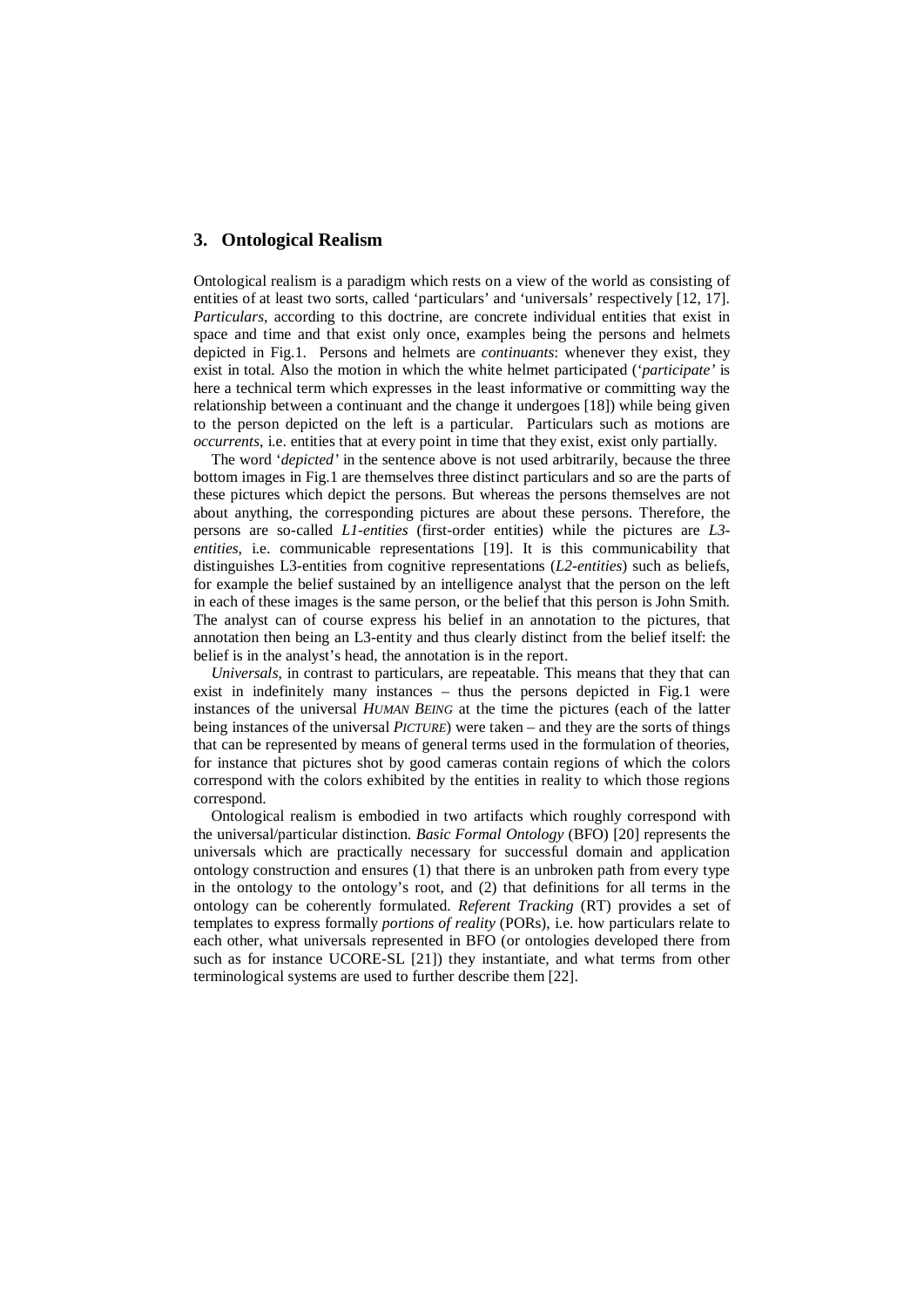#### **4. Video, spatiotemporal semantics and ontological realism**

How do videos of PORs and descriptions about these PORs on the basis of what is depicted in a video, relate to reality under the view of ontological realism?

Digital images taken from PORs contain pixels most of which combine into curves and regions which each have their own shape and texture, all of these entities being continuants. In the ideal case, regions in the image depict (roughly) the characteristics of the surface of the material entities visible to the camera which are all continuants too. Digital video files of PORs are continuants which when processed by display technology lead to the generation of occurrents of which the curves and regions, as well as their shapes and textures, are the only participants. These occurrents are the coming into existence, disappearance, or change in location, shape, size and/or texture of curves and regions. In the ideal case, with an immobile camera and without zooming having been applied, the occurrents visible on the screen correspond to occurrents in which the material entities that are depicted participate. But whereas the on-screen (L3) entities are instances of a very restricted number of universals, there are many more universals of which the corresponding L1-entities are instances. Furthermore, although each particular on-screen entity corresponds (roughly) to exactly one L1-entity, distinct on-screen entities in distinct images or videos may correspond to distinct L1-entities despite being of exactly similar shape, size and texture. Video-analysis can under this view thus be seen as an effort to identify (1) the on-screen regions and their changes which correspond to L1-particulars, (2) the universals instantiated by these L1-particulars, and (3) the identity of these particulars, either absolute (e.g. establishing that John Smith is depicted in the video) or relative (e.g. the person leaving the building is the same as the one that earlier entered the building).

Video-annotation under the Mind's Eye program requires the use of certain descriptive verbs (Table 1) which brings in additional complexity involving L2 entities. Not only is there a wide variability in the way motion classes are linguistically expressed [15], it has also been shown that the cognitive salience of topological relations is not equal for all topologically defined ending relations [23]. Various pitfalls need thus to be avoided. as demonstrated by a verb such as 'to approach'. One pitfall is leaving it open whether a descriptive verb is used to describe an on-screen entity or a first-order entity: although one on-screen entity might indeed be described as approaching another one, it might be such that the corresponding entities in reality are moving away from each other, the on-screen approach being the result of the reduction from 3D to 2D when reality is viewed at through the lens of a camera. Another pitfall is that some motion verbs behave grammatically as action verbs when used in the description of a scene, while in reality the process that is described as such, although ontologically being an instance of motion, is not at all an instance of action: the canoe floating down the river towards the lake is indeed approaching the lake, but without any action going on. Yet another pitfall is that two entities might be described as being involved in an approach although the shortest distance between them increases: think of two cars driving towards each other on a curved road around some mountain. It might be tempting to say that in this case there are two motions going on, one of approaching and one of moving away, but that is of course ontological nonsense. And as a last example, but for sure not the last pitfall,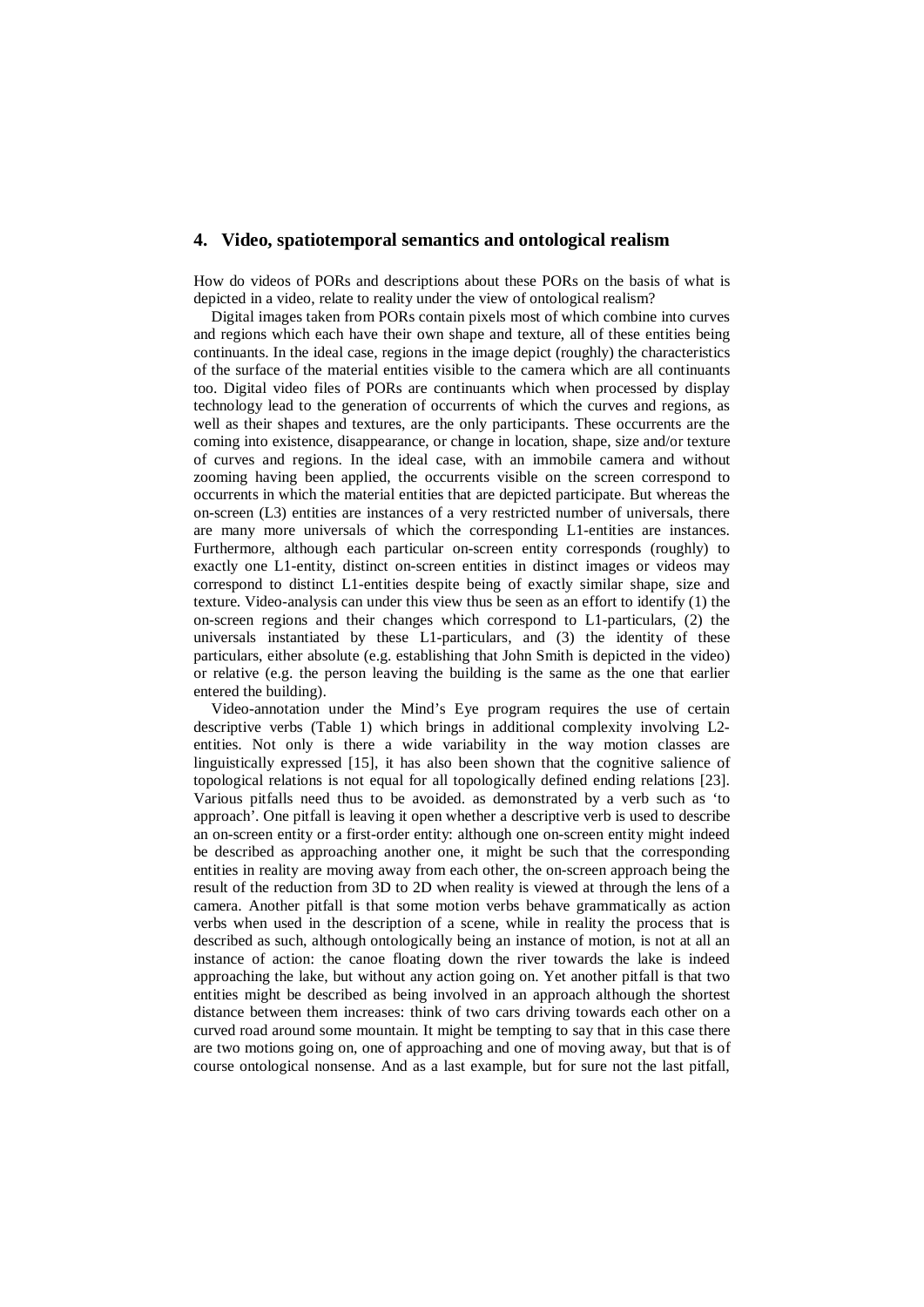many motion verbs do not *denote* motions at all, but rather certain configurations of entities in which some sort of motion is involved. 'To approach' is in this case. Imagine a satellite orbiting around Earth for years and that at some point in time a second satellite is launched in an orbit which is such that during some part of their motions the two satellites can be said to approach each other while during other parts they can be said to move away from each other. It seems obvious that the process in which the first satellite participated for all these years does suddenly not become a different process because of some event that does not have any effect on its motion. Yet, the descriptions are valid at the respective times.

## **Ongoing efforts**

Automatically extracting from a video regions that correspond to concrete objects and parts of objects, and then identifying what these objects exactly are, is a challenging problem. Although progress toward object boundary segmentation at the low-level continues to be made, all sufficiently successful approaches are either limited to specific object classes or have not been applied to videos. To overcome these challenges, ISTARE works currently with a hierarchy of pixel aggregates which is induced directly from the pixel data and hence, does not impose an artificial structure. At the low-level, direct pixel intensities are used to decide whether or not to join into an aggregate, and thus do suffer from the above noted limitations. But, as the algorithm moves up the hierarchies, more informative features, such as texture and shape, are used to describe the aggregates and hence assist in deciding which ones should be joined. The aggregation occurs directly on spatiotemporal pixel cubes, defined over short segments of the video (e.g., 2 seconds) [24]. The goal is now to improve the recognition at this level by using information provided by an ontology developed along the lines just sketched.

**Acknowledgments.** The work described was funded in part by DARPA's Mind's Eye Program and the Army Research Lab under grant W911NF-10-2-0062.

## **References**

- 1. Cetin, E., *Interim report on progress with respect to partial solutions, gaps in know-how and intermediate challenges of the NoE MUSCLE.* 2005.
- 2. Viola, P. and M.J. Jones, *Robust real-time face detection.* International Journal on Computer Vision, 2004. **57**(23): p. 137-154.
- 3. Fei-Fei, L., R. Fergus, and P. Perona., *Learning generative visual models from few training examples: an incremental bayesian approach tested on 101 object categories*, in *IEEE Conference on Computer Vision and Pattern Recognition Workshop on Generative-Model Based Vision*. 2004, IEEE.
- 4. Everingham, M., et al., *The Visual Object Classes (VOC) Challenge.* International Journal of Computer Vision, 2010. **88**(2): p. 303-338.
- 5. Biederman, I., *On the Semantics of a Glance at a Scene*, in *Perceptual Organization*, M. Kubovy and K.R. Pomerantz, Editors. 1981, Lawrence Erlbaum Publisher. p. 213-263.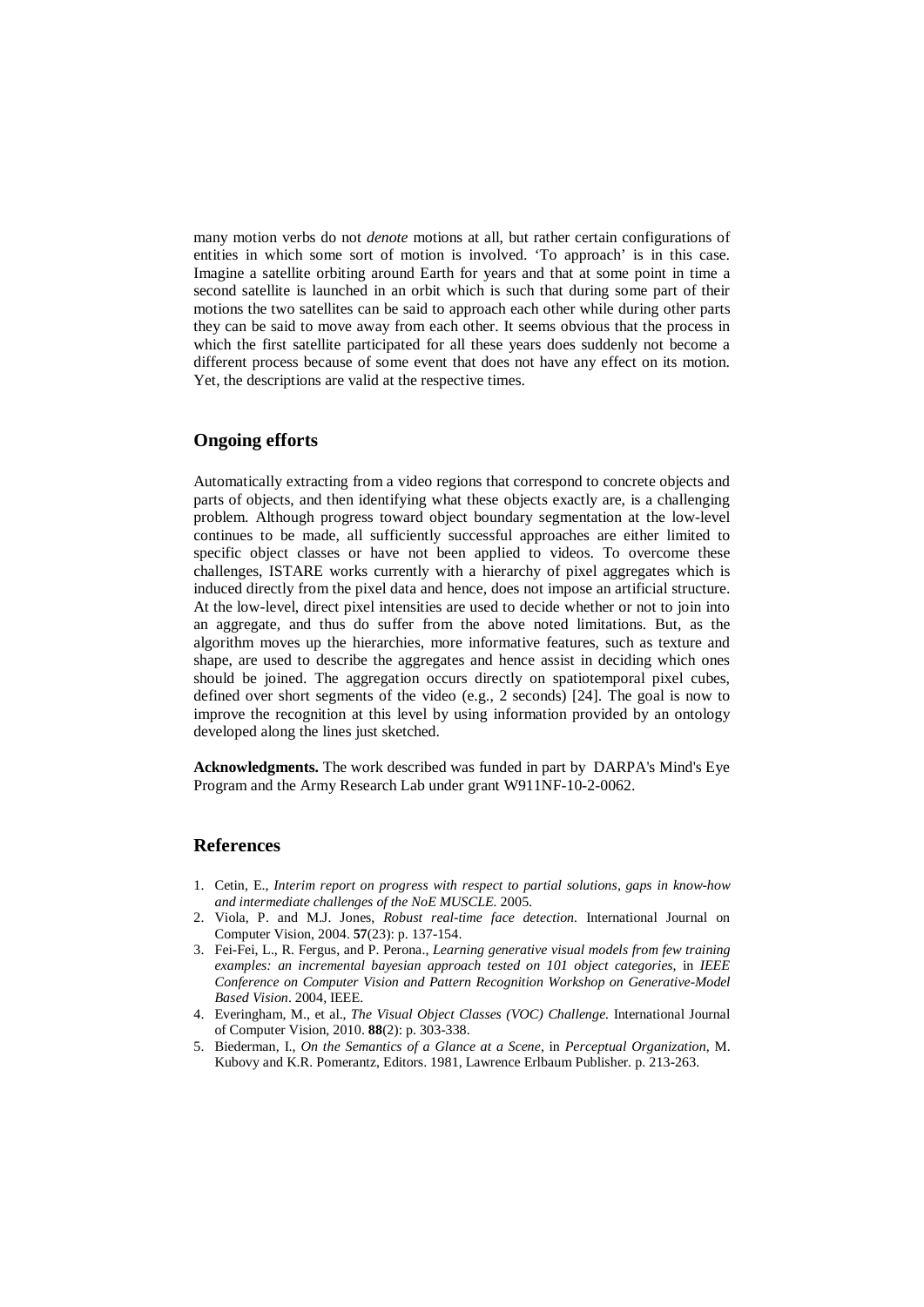- 6. Defense Advanced Research Projects Agency. *Mind's Eye Broad Agency Announcement*. 2010 [cited 2010 August 10]; Available from: http://www.darpa.mil/tcto/solicitations/BAA-10-53.html.
- 7. McCarthy, J., *Situations, actions and causal laws*. 1963, Stanford University Artificial Intelligence Laboratory: Stanford, CA.
- 8. Reiter, R., *The frame problem in the situation calculus: a simple solution (sometimes) and a completeness result for goal regression*, in *Artificial intelligence and mathematical theory of computation: papers in honour of John McCarthy*, V. Lifshitz, Editor. 1991, Academic Press Professional, Inc: San Diego, CA, USA. p. 359-380.
- 9. McCarthy, J. and P.J. Hayes, *Some philosophical problems from the standpoint of artificial intelligence.* Machine Intelligence, 1969. **4**: p. 463-502.
- 10. Thielscher, M., *Introduction to the Fluent Calculus.* Electronic Transactions on Artificial Intelligence, 1998. **2**(3-4): p. 179-192.
- 11. Kowalski, R., *Database updates in the event calculus.* Journal of Logic Programming, 1992. **12**(1-2): p. 121-46.
- 12. Smith, B. and W. Ceusters, *Ontological Realism as a Methodology for Coordinated Evolution of Scientific Ontologies.* Journal of Applied Ontology, 2010 (in press).
- 13. Ibrahim, Z. and A. Tawfik, *An Abstract Theory and Ontology of Motion Based on the Regions Connection Calculus*, in *Abstraction, Reformulation, and Approximation*, I. Miguel and W. Ruml, Editors. 2007, Springer Berlin / Heidelberg. p. 230-242.
- 14. Randell, D.A., Z. Cui, and A.G. Cohn, *A spatial logic based on regions and connection*, in *Proceedings of the Third International Conference on the Principles of Knowledge Representation and Reasoning*, B. Nebel, W. Swartout, and C. Rich, Editors. 1992, Morgan Kaufmann: Los Altos, CA. p. 165-176.
- 15. Pustejovsky, J. and J.L. Moszkowicz, *Integrating Motion Predicate Classes with Spatial and Temporal Annotations*, in *Coling 2008: Companion volume: Posters*. 2008, Coling 2008 Organizing Committee: Manchester. p. 95--98.
- 16. Worboys, M.F. and K. Hornsby, *From objects to events: GEM, the geospatial event model*, in *GIScience : Proceedings of the Third International Conference on GIScience*, M.J. Egenhofer, C. Freksa, and H. Miller, Editors. 2004, Springer Verlag: Berlin. p. 327-44.
- 17. Smith, B. and W. Ceusters, *Towards Industrial-Strength Philosophy; How Analytical Ontology Can Help Medical Informatics.* Interdisciplinary Science Reviews, 2003. **28**(2): p. 106-111.
- 18. Smith, B., et al., *Relations in biomedical ontologies.* Genome Biology, 2005. **6**(5): p. R46.
- 19. Smith, B., et al., *Towards a Reference Terminology for Ontology Research and Development in the Biomedical Domain*, in *KR-MED 2006, Biomedical Ontology in Action.* 2006: Baltimore MD, USA
- 20. Grenon, P. and B. Smith, *SNAP and SPAN: Towards dynamic spatial ontology.* Spatial Cognition and Computation, 2004. **4**(1): p. 69-103.
- 21. Smith, B., L. Vizenor, and J. Schoening, *Universal Core Semantic Layer*, in *OIC-2009: Ontologies for the Intelligence Community*, P. Costa, K. Laskey, and L. Obrst, Editors. 2009, CEUR: Fairfax, VA.
- 22. Ceusters, W. and S. Manzoor, *How to track Absolutely Everyting?*, in *Ontologies and Semantic Technologies for the Intelligence Community. Frontiers in Artificial Intelligence and Applications.*, L. Obrst, T. Janssen, and W. Ceusters, Editors. 2010, IOS Press: Amsterdam. p. 13-36.
- 23. Klippel, A. and R. Li, *The endpoint hypothesis: A topological-cognitive assessment of geographic scale movement patterns.* Conference on Spatial Information Theory (COSIT 2009), 2009: p. 177-194.
- 24. Corso, J.J., et al., *Efficient multilevel brain tumor segmentation with integrated bayesian model classification.* IEEE Transactions on Medical Imaging, 2008. **27**(5): p. 629-640.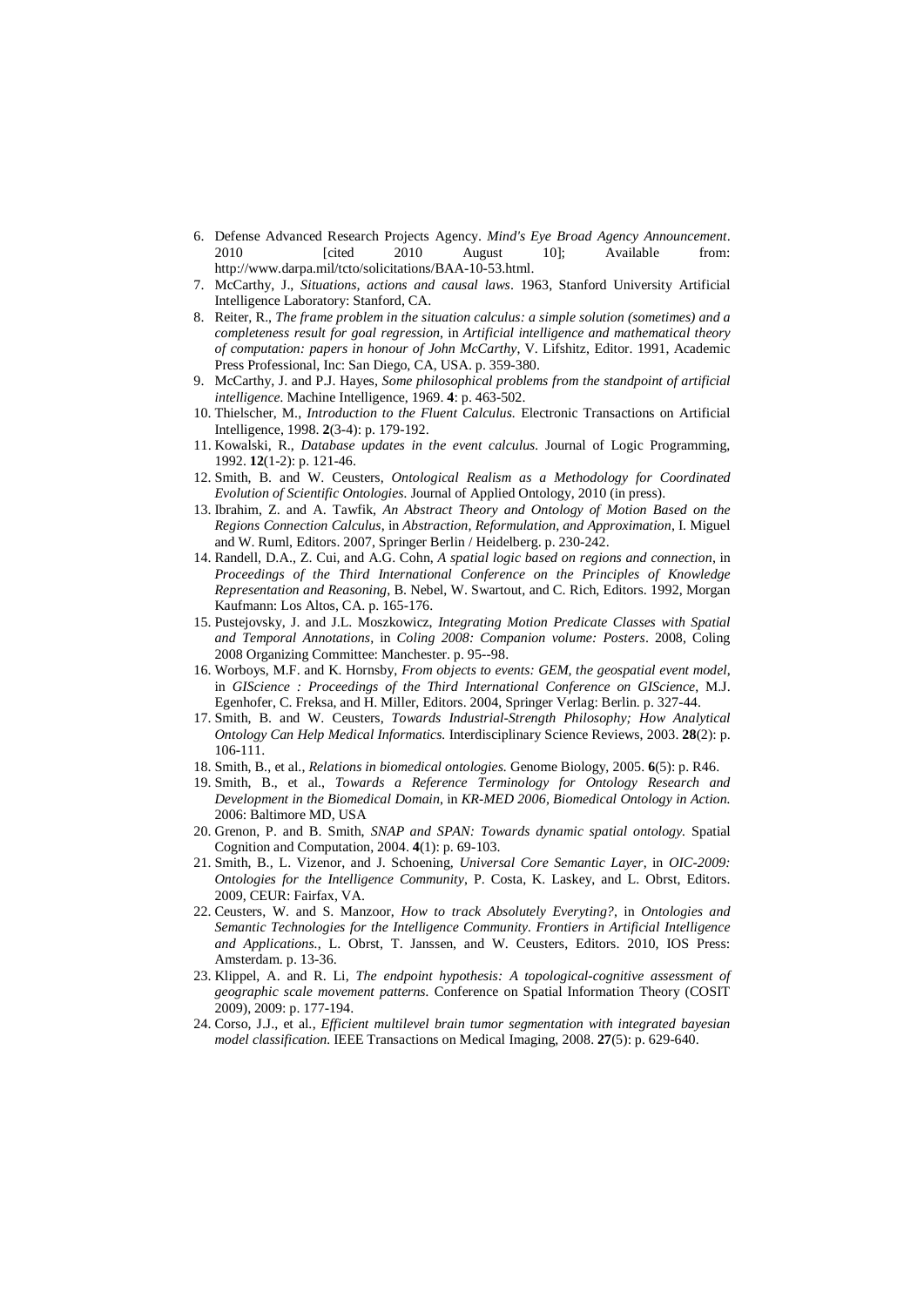Introducing Ontological Realism for Semi-Supervised Detection and Annotation of Operationally Significant Activity in Surveillance Videos

Werner Ceusters, Jason Corso, Yun Fu, Michalis Petropoulos, Venkat Krovi

(blue font: reviewers' comments, black font: our responses)

## **Reviewer 1**

## OVERALL RATING: 2 (accept)

Interesting paper. Automated image analysis involving actions and events has many open research questions and this paper describes ongoing work that makes a contribution to this field.

The paper is weakened though as it does not take advantage of related works by the GIScience community in this area, and so is missing contributions from the geospatial information science community that also consider similar topics.

 $\rightarrow$  GI-science is a more narrow field than what we have in mind here, but we agree that there are interesting contributions possible. We referred to relevant work as requested.

Worboys, Hornsby, and Galton have examined spatiotemporal change, which also includes movement from an ontological perspective (appearance, disappearance, splitting, merging) and Worboys has related these to topological changes identifying a similar small set of motion classes to what is described here and working also from a similar perspective of ontological realism.

### $\rightarrow$  We added a reference to that effect.

Klippel has examined the degree to which people can discern the kinds of atomic change described in this paper for motion classes, showing what kinds of motion class changes are cognitively salient - this is relevant for human operators distinguishing dynamics in video.

## $\rightarrow$  We agree and added the reference

There is also a growing literature in the GIScience community on spatiotemporal information retrieval, and on motion verbs and linguistic descriptions and their relations to kinds of movements. In the latter case, this work also aims at linking spatiotemporal models and linguistic descriptions together in a way that is faithful to reality, as is discussed in this paper.

 $\rightarrow$  We agree, but we cited already Pustejovsky and more references would force us to reduce other parts of our papers. There is only so much we can say in 8 pages.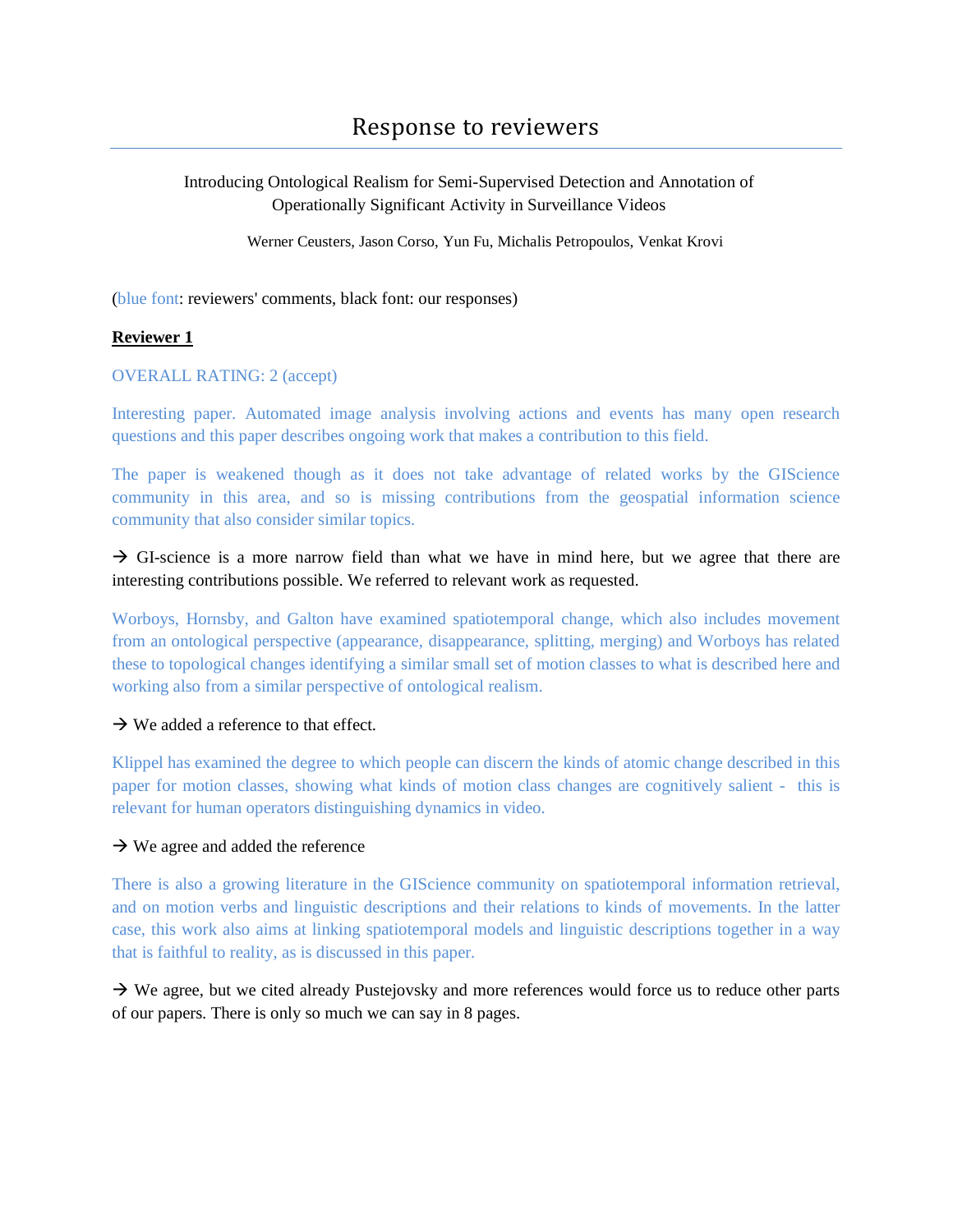## **Reviewer 2**

### OVERALL RATING: -1 (weak reject)

This paper shows potential, but is at the very beginning of making an academic contribution. In the current state, it is more a declaration of intent.

 $\rightarrow$  Rather an introduction to the theme, as indicated by the title. No action taken.

What contributes negatively to the evaluation is the poor structure ...

 $\rightarrow$  We believe it is quite well structured. We could probably change the structure to one this reviewer would find more acceptable, but, unfortunately, no concrete suggestions to this effect are made.

… and the lack of making connections to relevant other domains, which is either based that the authors purposefully ignored to give the proper credit, or the literature research was too limited and overlooked these contributions.

## $\rightarrow$  we have added relevant references from contributions to GIScience

The abstract is sufficient, althought the use of the first person is not often used in the academic community. I recommend to change the first sentence to passive form with focus on the video-analysis software platform, not on the "we".

## $\rightarrow$  we did so (or perhaps better: 'this has been done'?)

The last sentence in the last paragraph of page 1 makes no sense. The need to emphasize the research on 'verbs' is not dependent on the evaluation of 'nouns in the wild' (colorful, I would have said: outside of the laboratory ... but this is your style).

## $\rightarrow$  we removed the dependency

The two paragraph on page two preceeding table 1 are supposed to give an overview of the architecture of the video analysis software platform and the method with emphasis on the ontological element. They do not fulfil this requirement. Neither has the reader a good idea of what main components the systems has nor does he no what methods are used and what role ontologies plays.

# $\rightarrow$  this paper is not about the platform. We felt it however necessary to give a general idea of its components such that the relevance of the ontology as explained further can be assessed.

The next section jumps directly into the particular sub-problem of motion classes. Only a very narrow view on related work is given, although their ar many research publications, like the Korean ETRI Journal (http://etrij.etri.re.kr/).

### $\rightarrow$  we have added more references for GIScience

However, the remark that the problems addressed are new is only true for the sensor and video part. The mathematics needed for analysis is addressed in situation theory. A good starter is Peter Aczel and David Israel's book on Situation Theory and its Applications from 1993.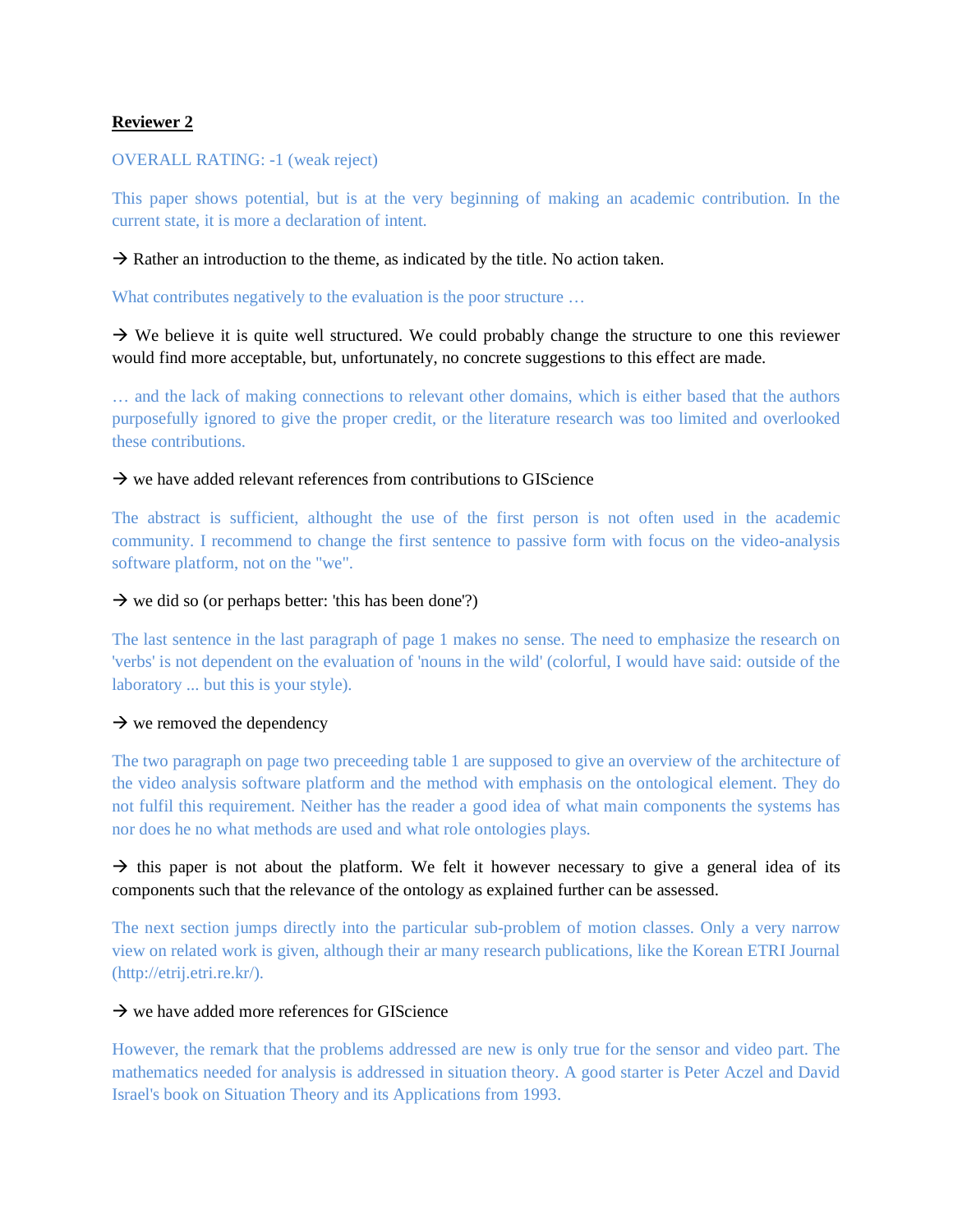### $\rightarrow$  We mentioned and referred to situation calculus.

Similar, the ideas of a theory of and for machine understanding play a vital role, as they are immediately applicable in your context. How do I understand the interrogatives of who is when where doing what is what you address in your paper. We know that the how and why are the interrogatives that translate the information of the first four into the knowledge of all six. Conceptual graphs and ontology of processes of John Sowa are a basis, and the Object Process Modeling formalism of Dov Dori are applicable. All these are pieces of the puzzle you need to know, and as they go half a century back, they deserve to be recognized.

 $\rightarrow$  There is a lot we can say against Sowa's approach, specifically his ontology, but that is something we don't wish to do in this paper. We were not aware of OPM and looked into it, only to conclude that it is totally inadequate for our purposes as the theory mixes object- and meta-language, exhibiting Kantian confusions all over the place. This is not a direction we want to take, thus not worth mentioning.

How do you define ontological faithfulness and being ontologically distinct? Without a defintion, the sentences at the end of page 3 are meaningless.

 $\rightarrow$  we removed the faithfulness statement. What we mean though is explained in the Ontological Realism paper that we refer to, but coming back to that here would be too much,

Page 4 is an example on how to right well!

I don't understand why you inserted section 3.

 $\rightarrow$  to explain our position re ontology and to demonstrate in what way we are distinct from most software engineering approaches to 'ontology'

You stay on the surface and the depth of the section is comparable to a wikipedia entry for starters. After your last section you should go into more detail, not back to generalities. In addition, the connection of Universals being Types and Particulars being Instances, that is now more or less accepted as a way of thinking (although not limited to objects) is not made.

 $\rightarrow$  We disagree respectfully with this statement about general acceptance and understanding of these principles. The first author has written may papers about this. The paragraphs are indeed meant to be clear and simple, for those who are not familiar with ontological realism.

It would be more fruitful to focus on the discussion on the L3, L2, L1 levels, as you make use of them in section 4, while all the other explanations are not used.

 $\rightarrow$  yes, we do in section 4.

Your first sentence implies that section 3 and the described ideas are only applicable if you support positivism. That excludes the majority of current scientist, in particular for social domains.

 $\rightarrow$  no, we support ontological realism. A reference to that paper was provided in the version submitted for review. And it is that what we try to explain in section 3.